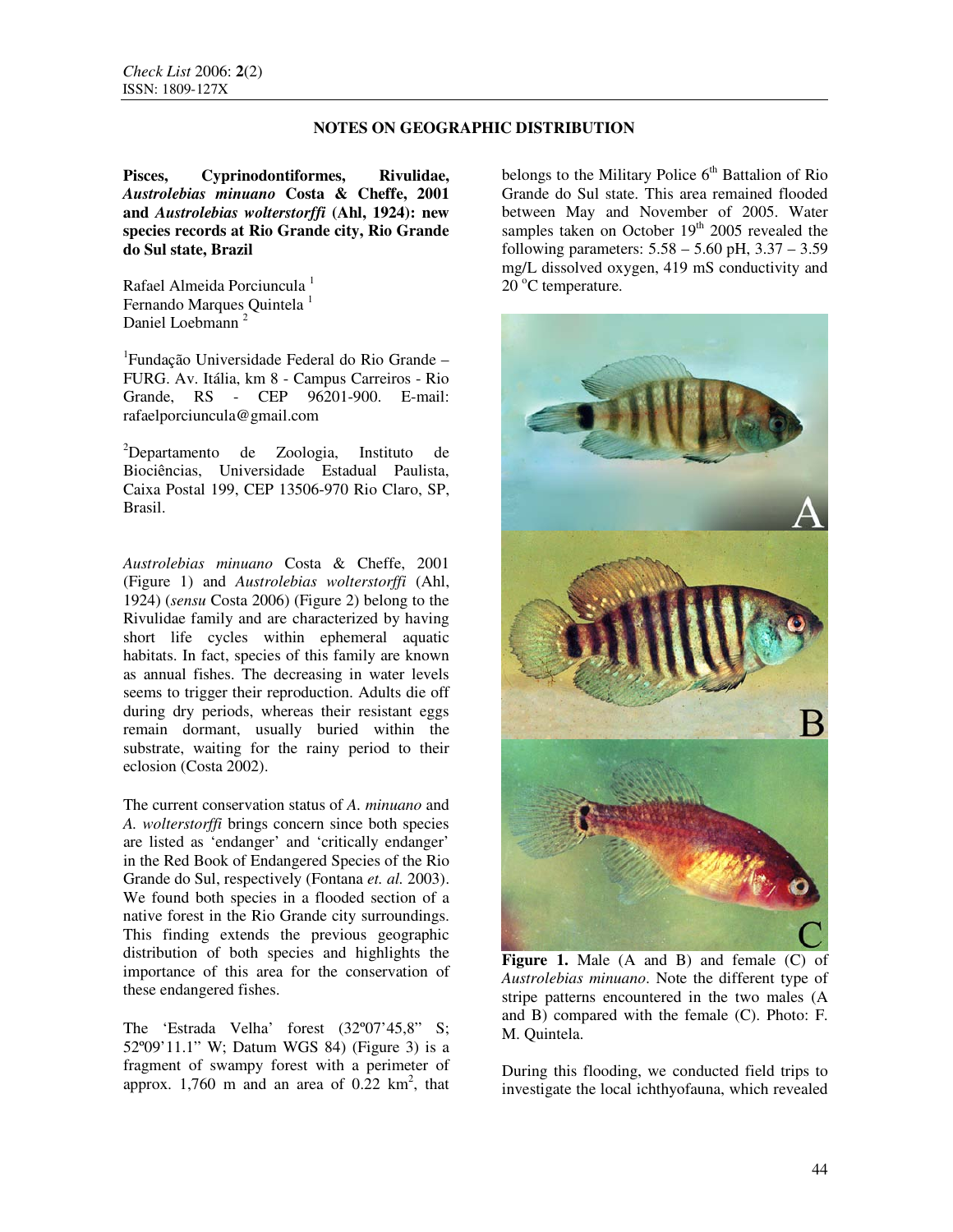# **NOTES ON GEOGRAPHIC DISTRIBUTION**

specimens of *A. minuano* and *A. wolterstorffi*  inhabiting this area. In order to be certain of their taxonomic status they were preserved in 10% formalin and late identified at the Zoology Laboratory of the Morphological and Biological Department of the Rio Grande Federal University (FURG).



**Figure 2.** Female (A) and male (B) of *Austrolebias wolterstorffi*. Note the sexual dimorphism in coloration. Photo: D. Loebmann (A) and F. M. Quintela (B).

We collected a total of 13 and 5 individuals of *A. minuano* and *A. wolterstorffi*, respectively. Specimens examined were stored at the Ichthyology Laboratory in the same university: FURG 05-0004 for *A. minuano* and FURG 05- 0005 for *A. wolterstorffi*. Table 1 shows the biometric data for each individual. Although the lack of GPS information precludes an accurate estimation, previous studies reported the occurrence of *A. minuano* approx. 15 km northwest away from our current finding (see Costa & Cheffe 2001; and Costa 2006) and approx. 30 km northwest for *A. wolterstorffi* (see Costa 2006).

Even if we consider that previous and locations reported here are relatively close to each other, the fact these fishes are in the Rio Grande do Sul state's red list highlights the importance of our present record. Besides, M. M. Cheffe (pers. comm.) had supposed that *A. wolterstorffi* were locally extinct at the Rio Grande city and its surroundings. Our current findings, therefore, are important to augment new scientific data of annual fish populations along the Rio Grande do Sul coastal plain, which could help to evaluate the conservation status of these endangered species and their habitats.

**Table 1.** Morphometric data of specimens collected in the present work.  $TL = Total length$ (mm);  $SL = Standard$  length (mm) and;  $TW =$  $Total weight (g)$ 

| Species                    | Sex                       | TL  | <b>SL</b> | TW       |
|----------------------------|---------------------------|-----|-----------|----------|
| Austrolebias minuano       | M                         | 40  | 28        | $_{0,7}$ |
|                            | M                         | 45  | 32        | 1,5      |
|                            | M                         | 45  | 31        | 1,7      |
|                            | $\boldsymbol{\mathrm{F}}$ | 23  | 17        | $_{0,1}$ |
|                            | F                         | 38  | 24        | 0,4      |
|                            | F                         | 39  | 25        | 0,4      |
|                            | F                         | 42  | 27        | 1,3      |
|                            | F                         | 45  | 25        | $_{0,7}$ |
|                            | F                         | 45  | 27        | 1,1      |
|                            | F                         | 47  | 32        | 1,1      |
|                            | F                         | 40  | 30        | 1,5      |
|                            | F                         | 40  | 26        | $_{0,9}$ |
|                            | F                         | 50  | 35        | 1,9      |
| Austrolebias wolterstorffi | М                         | 99  | 70        | 10,8     |
|                            | М                         | 99  | 69        | 11,5     |
|                            | М                         | 100 | 70        | 11,2     |
|                            | F                         | 90  | 6         | 11,3     |
|                            | F                         | 105 | 74        | 17,9     |